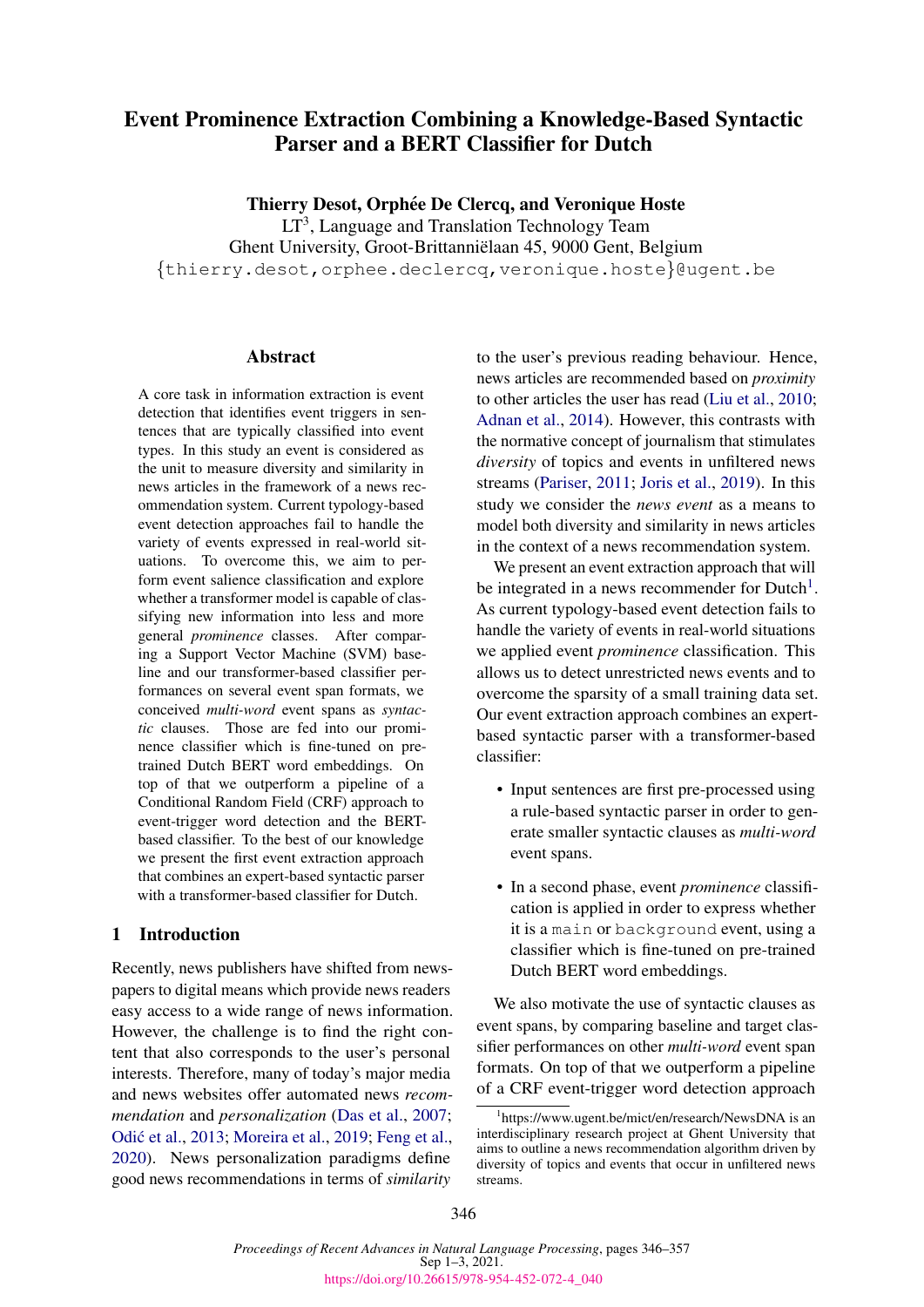and our BERT-based classifier. Furthermore, our approach is positioned with respect to the state of the art in Section [2](#page-1-0) and is outlined in Section [3.](#page-1-1) An overview of the data set is given in Section [4.](#page-4-0) Section [5](#page-5-0) presents the results of experiments on the held-out test set followed by a results analysis and discussion, conclusion and outlook on future work.

## <span id="page-1-0"></span>2 Related Work

Knowledge-based approaches are still frequently used for event extraction. Such methods are based on ontologies [\(Frasincar et al.,](#page-9-4) [2009;](#page-9-4) [Schouten](#page-10-3) [et al.,](#page-10-3) [2010;](#page-10-3) [Arendarenko and Kakkonen,](#page-8-1) [2012\)](#page-8-1) or rule-sets (Valenzuela-Escárcega et al., [2015\)](#page-10-4) which represent expert knowledge. Information is mined from corpora based on lexical, syntactic [\(Hearst,](#page-9-5) [1992,](#page-9-5) [1998\)](#page-9-6) and semantic patterns or frames [\(Cun](#page-9-7)[ningham,](#page-9-7) [2002a](#page-9-7)[,b;](#page-9-8) [Xie et al.,](#page-11-0) [2013;](#page-11-0) [Borsje et al.,](#page-8-2) [2010;](#page-8-2) [Hogenboom et al.,](#page-9-9) [2013\)](#page-9-9).

As the manual creation of rule-sets and ontologies is difficult and time-consuming, *data-driven* event extraction approaches made their entrance. The *ACE* (Automatic Context Extraction) annota-tion standards<sup>[2](#page-1-2)</sup>, *ERE* (Entities, Relations, Events) annotation standards [\(Song et al.,](#page-10-5) [2015;](#page-10-5) [Aguilar](#page-8-3) [et al.,](#page-8-3) [2014\)](#page-8-3) and *TAC-KBP* (Text Analysis Con-ference Knowledge Base Population)<sup>[3](#page-1-3)</sup> workshops and competitions stimulated the creation of data sets labeled with entities and events, e.g. the ACE 2005 corpus [\(Walker et al.,](#page-11-1) [2006\)](#page-11-1). As a consequence, supervised methods became predominant but initially concentrated on *fixed* event types using *single-word* event spans [\(Mitamura et al.,](#page-10-6) [2015a\)](#page-10-6). As compensation for small event spans, sentence or cross-sentential *context* information was used. In Ji and Grishman [\(2008\)](#page-9-10) and Hong et al. [\(2011\)](#page-9-11) events were extracted through cross-document and cross-sentence inference, respectively. Liao and Grishman [\(2011\)](#page-9-12) improved event extraction performances adding topic classification information.

As *feature engineering* approaches emerged, a larger scope than one-word event spans was targeted. Hand-designed sets of lexical, semantic or syntactic features were extracted and fed into classifiers, allowing the model to take more context into account [\(Patwardhan and Riloff,](#page-10-7) [2009\)](#page-10-7). Event extraction tasks are typically applied in a *pipeline* architecture where event trigger word identification,

argument and event classification are conceived as separate tasks [\(Ahn,](#page-8-4) [2006\)](#page-8-4). Other than a pipeline architecture, *multi-task architectures* perform several subtasks simultaneously to benefit from their interdependencies. In Li et al. [\(2013\)](#page-9-13) events were extracted incorporating features that capture dependencies of multiple triggers and arguments. Luan et al. [\(2019\)](#page-9-14) and Wadden et al. [\(2019\)](#page-11-2) extracted events combined with named entity and argument role prediction.

However, the choice of features is a manual and elaborate process that requires extensive linguistic domain expertise. More recently *deep neural networks* superseded methods that show a strong dependency on feature resources, although the latter ones are still not definitely outperformed. Jacobs et al. [\(2018\)](#page-9-15) and Nugent et al. [\(2017\)](#page-10-8) used lexical, syntactic features, word2vec [\(Mikolov et al.,](#page-9-16) [2013\)](#page-9-16), glove [\(Pennington et al.,](#page-10-9) [2014\)](#page-10-9) and fastText [\(Bojanowski et al.,](#page-8-5) [2017\)](#page-8-5) word embeddings. Better performances were reported for an SVM classifier compared to a Recurrent Neural Network (RNN). In contrast, Nguyen and Grishman [\(2015\)](#page-10-10) demonstrated that Convolutional Neural Networks (CNN) significantly outperformed feature-based methods on the ACE 2005 task.

Meanwhile, *contextual language models* have proven successful in a *transformer architecture* [\(Vaswani et al.,](#page-10-11) [2017\)](#page-10-11) that fully benefits from the attention mechanism. It has been integrated in a range of NLP tasks using pre-trained contextual *BERT* (Bidirectional Encoder Representations from Transformers) word embeddings [\(De](#page-9-17)[vlin et al.,](#page-9-17) [2018\)](#page-9-17), predominantly for English. Mao and Liu [\(2019\)](#page-9-18) report encouraging results for an event factuality classifier using BERT. Piskorski et al. [\(2020\)](#page-10-12) report SVM event classifications with *Term Frequency-Inverse Document Frequency* (TF-IDF) that are outperformed by a fine-tuned BERT event classifier. The results of these studies inspired us to combine an expert-based syntactic parser with a BERT-based language model classifier for Dutch in order to extract *multi-word* events.

## <span id="page-1-1"></span>3 Method

# <span id="page-1-4"></span>3.1 Event Extraction for News Recommendation

In this study, an event is considered as the unit to measure *proximity* to other articles the user has read for news recommendation. It can be defined as the smallest extent of text that expresses its occurence

<span id="page-1-2"></span><sup>2</sup> https://www.ldc.upenn.edu/collaborations/pastprojects/ace

<span id="page-1-3"></span><sup>3</sup> https://www.ldc.upenn.edu/collaborations/pastprojects/tac-kbp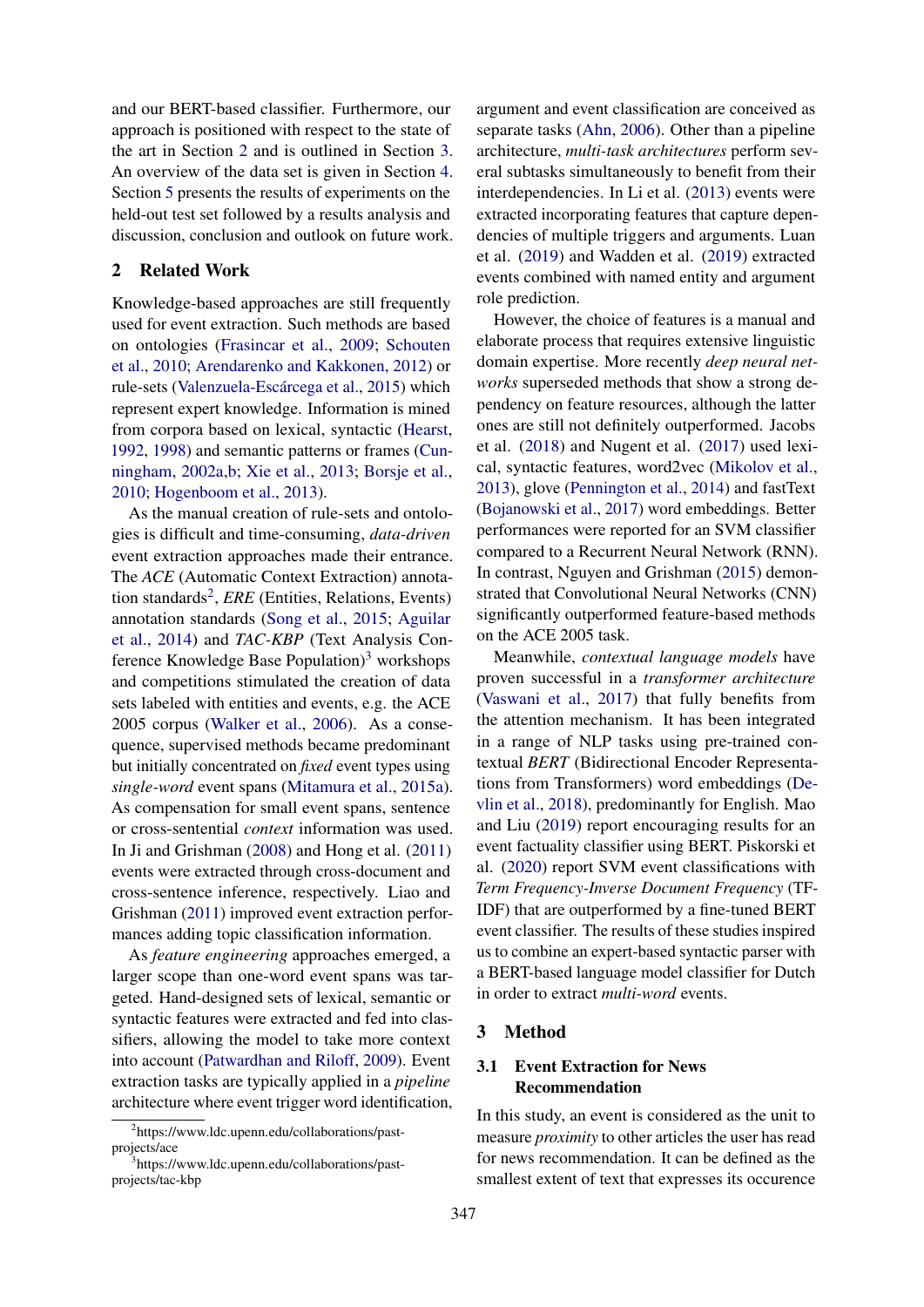[\(Song et al.,](#page-10-5) [2015\)](#page-10-5), or a change of state at a particular place and time [\(Mitamura et al.,](#page-10-13) [2015b\)](#page-10-13), and is identified by a word or phrase called event *trigger, nugget, event span or mention*. Event mentions can be *single-word* event triggers that are usually (main) verbs, nouns, adjectives and adverbs. *Multiword* event triggers can be *continuous* when the event span consists of consecutive tokens and even complete sentences, or *discontinuous* when its participants, or argument roles are also involved [\(Dod](#page-9-19)[dington et al.,](#page-9-19) [2004\)](#page-9-19). As they are more challenging to predict, we initially performed event classification on event spans with a *fixed and short* length, i.e. 5 token windows with a verbal head only. In a *second* phase we targetted longer events with a *variable* length, i.e. annotated events and *syntactic clauses* (Sections [5.1](#page-5-1) and [5.2\)](#page-5-2). The event extraction process in this study consists of automatically assigning an event *prominence* label to *continuous multi-word* event spans from a held-out test set. For the Dutch *input document* (translated in English) in Figure [1,](#page-3-0) the Main event is about a promotion campaign activity; the Background event provides background information about the Main event. Our hypothesis is that our target transformer classifier model is capable of categorizing new information into more general prominence classes, fine-tuned on pre-trained BERT word embeddings.

# <span id="page-2-4"></span>3.2 Syntactic Pre-Processing and Extraction of 5 Token Windows

Multi-word event spans, in this study defined as syntactic clauses as output from raw sentences processed by the *Alpino syntactic parser*, are fed into our baseline and target event prominence classifiers. The complete process is depicted in Figure [2.](#page-3-1)

The Alpino parser's knowledge-based part consists of a rule-based head driven phrase structure grammar (HPSG) and lexicon (100,000 entries). The integrated part-of-speech (POS) tagger reduces lexical ambiguity. The resulting dependency parse trees are disambiguated with a maximum entropy component [\(Van der Beek et al.,](#page-8-6) [2002;](#page-8-6) [Van Noord](#page-10-14) [et al.,](#page-10-14) [2006;](#page-10-14) [Smessaert and Augustinus,](#page-10-15) [2010\)](#page-10-15). An F-score of 91.14% was measured for 1,400 manually annotated sentences from the Twente News corpus [\(Ordelman et al.,](#page-10-16) [2007\)](#page-10-16).

For our experiments we applied a set of rules on the parser output in order to split sentences in the *test* set into separate *main and subclauses*. Subclauses in sentence medial position were not

considered, but only in sentence initial and final position. In this way, the syntactic structure of our pre-processed test sentences is more similar to the clauses in the training set. For the Dutch sentence<sup>[4](#page-2-0)</sup> in row 1 of Table [1,](#page-2-1) the labels ssub (*subclause*), *begin* and *end* position are used to extract the relative subclause from the syntactic parser output in row 3. As a preparatory step event classification was first performed on fixed event spans with a short length. To that end main *head verbs* in a *5 token window context* were extracted from the annotated events in our data, also by applying rules on the syntactic parser output.

We compared our syntax-driven event extraction approach with a  $CRF<sup>5</sup>$  $CRF<sup>5</sup>$  $CRF<sup>5</sup>$  [\(Lafferty et al.,](#page-9-20) [2001\)](#page-9-20) model to event detection as outlined in Colruyt et al. [\(under review\)](#page-8-7), combined with our target classifier. For an input sequence of lexical, word shape and syntactic features, the CRF predicts a target sequence in *IOB* format. Tokens starting an event mention are labelled as *B*, tokens inside the mention as *I*, and tokens outside the mention are labeled as *O*.

<span id="page-2-1"></span>

| Raw input sentence                      |
|-----------------------------------------|
| Soldaten zullen worden ingezet          |
| in de wijk Rocinha die zo'n             |
| 70.000 inwoners telt                    |
| Begin and end position of a subclause   |
| <begin=9 cat="ssub" end="13"></begin=9> |
| <b>Extracted (relative) subclause</b>   |
| die zo'n 70.000 inwoners telt           |

Table 1: Subclause extracted from syntactic parser output

## <span id="page-2-3"></span>3.3 Baseline Classification Models

For a prominence classification of multi-word event spans, i.e. 5 token windows or syntactic clauses, into Main, Background and None event labels, an SVM classifier was trained as baseline model using the scikit-learn Python library. SVM performances were compared for *Bag of Words* (BOW) and TF-IDF *count-based* methods. Instead of deriving meaning from an entire corpus, word representations are constructed one sentence at a time, with a *prediction-based* method that predicts word identity given a sentence context. The model

<span id="page-2-0"></span><sup>4</sup>English translation:*"Soldiers will be deployed in the Rocinha district, which includes about 70,000 inhabitants."*

<span id="page-2-2"></span><sup>5</sup> https://sklearn-crfsuite.readthedocs.io/en/latest/index.html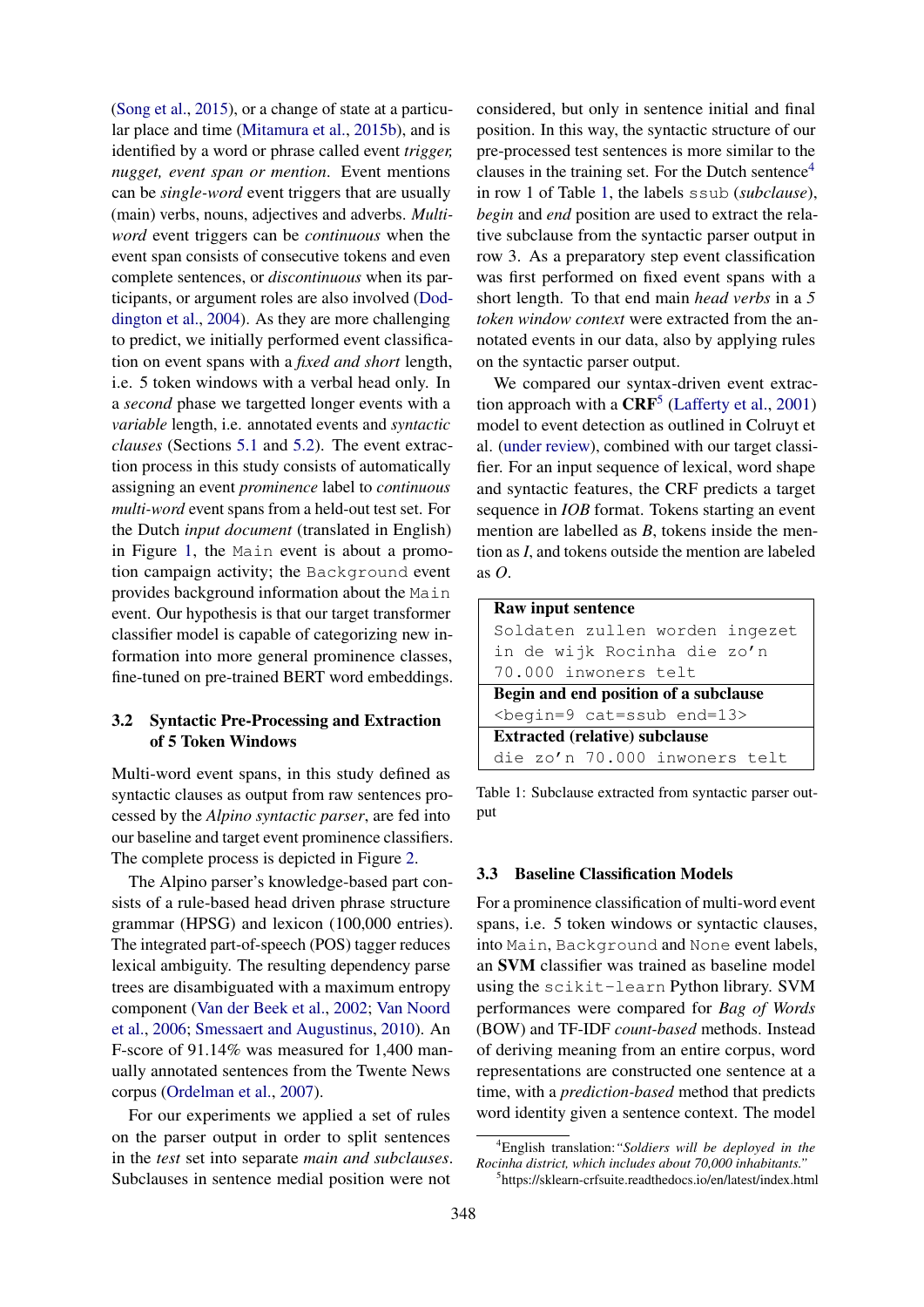<span id="page-3-0"></span>

<span id="page-3-1"></span>Figure 1: Example of event prominence classification in order to extract main or background events



Figure 2: Raw sentences split into syntactic clauses are the input of the event prominence classifier

learns that words occurring in similar sentence contexts are semantically related. This was applied by combining the SVM classifier with Dutch pretrained word2vec word embeddings [\(Tulkens](#page-10-17) [et al.,](#page-10-17) [2016\)](#page-10-17). The embeddings were pre-trained on the combined Dutch Roularta<sup>[6](#page-3-2)</sup>, Wikipedia<sup>[7](#page-3-3)</sup> and SoNaR corpora [\(Oostdijk et al.,](#page-10-18) [2013\)](#page-10-18) with a total of 54.8 million sentences and 803 million words.

# <span id="page-3-4"></span>3.4 Transformer-Based Target Classification Model

SVM baseline performances for event prominence classification were compared with a transformerbased (Section [2\)](#page-1-0) classifier that relies entirely on the *self-attention* mechanism. It relates different positions of a single sequence in order to compute a representation of the sequence [\(Vaswani et al.,](#page-10-11) [2017\)](#page-10-11). For an input sequence  $x = (x_1, ..., x_n)$  of *n* elements, where  $x_i \in \mathbb{R}^{d_x}$  each attention head in the self-attention sublayers calculates a sequence  $z = (z_1, ..., z_n)$ , where  $z_i \in \mathbb{R}^{d_z}$ . Each output element,  $z_i$ , is computed as weighted sum of linearly *transformed* input elements,

$$
z_i = \sum_{j=1}^{n} \alpha_{ij} (x_j W^V) \tag{1}
$$

Each weight coefficient,  $\alpha_{ij}$ , is calculated with a softmax function,

$$
\alpha_{ij} = \frac{\exp(e_{ij})}{\sum_{k=1}^{n} \exp(e_{ik})}
$$
 (2)

and  $e_{ij}$  is computed with a function comparing two input elements,

$$
e_{ij} = \frac{(x_i W^Q)(x_j W^K)^T}{\sqrt{d_z}} \tag{3}
$$

where  $W^Q$ ,  $W^K$  and  $W^V \in \mathbb{R}^{d_x \times d_z}$  are parameter indices that are unique per layer and attention head. The attention function maps vectors of queries  $W^Q$  and key-value pairs  $W^K$ ,  $W^V$  to an output [\(Shaw et al.,](#page-10-19) [2018\)](#page-10-19).

*BERT* are unsupervised deep bidirectional word embeddings [\(Devlin et al.,](#page-9-17) [2018\)](#page-9-17) pre-trained on large corpora in the target language. Frequently, a smaller dataset is used for fine-tuning for the target NLP task. A replication study and evaluation of BERT resulted in *RoBERTa* [\(Liu et al.,](#page-9-21) [2019\)](#page-9-21) that is trained on more data, bigger batches and longer sequences. Bidirectional pre-training is realized with a *masked language model* (MLM). The MLM randomly masks input tokens in order to predict the original vocabulary relying on its left and right context. In addition to the MLM *next sentence prediction* (NSP) jointly pre-trains text-pair representations.

A Dutch BERT model, BERTje [\(de Vries et al.,](#page-11-3) [2019\)](#page-11-3) has been pre-trained on a dataset of 2.4 billion tokens from Wikipedia, Twente News Corpus [\(Ordelman et al.,](#page-10-16) [2007\)](#page-10-16), and SoNaR-500 corpora [\(Oostdijk et al.,](#page-10-18) [2013\)](#page-10-18). *RobBERT* [\(Delobelle et al.,](#page-9-22) [2020\)](#page-9-22), a RoBERTa based and larger model has

<span id="page-3-2"></span><sup>6</sup>www.roularta.be/en

<span id="page-3-3"></span><sup>7</sup>wikimedia.org/nlwiki/20150703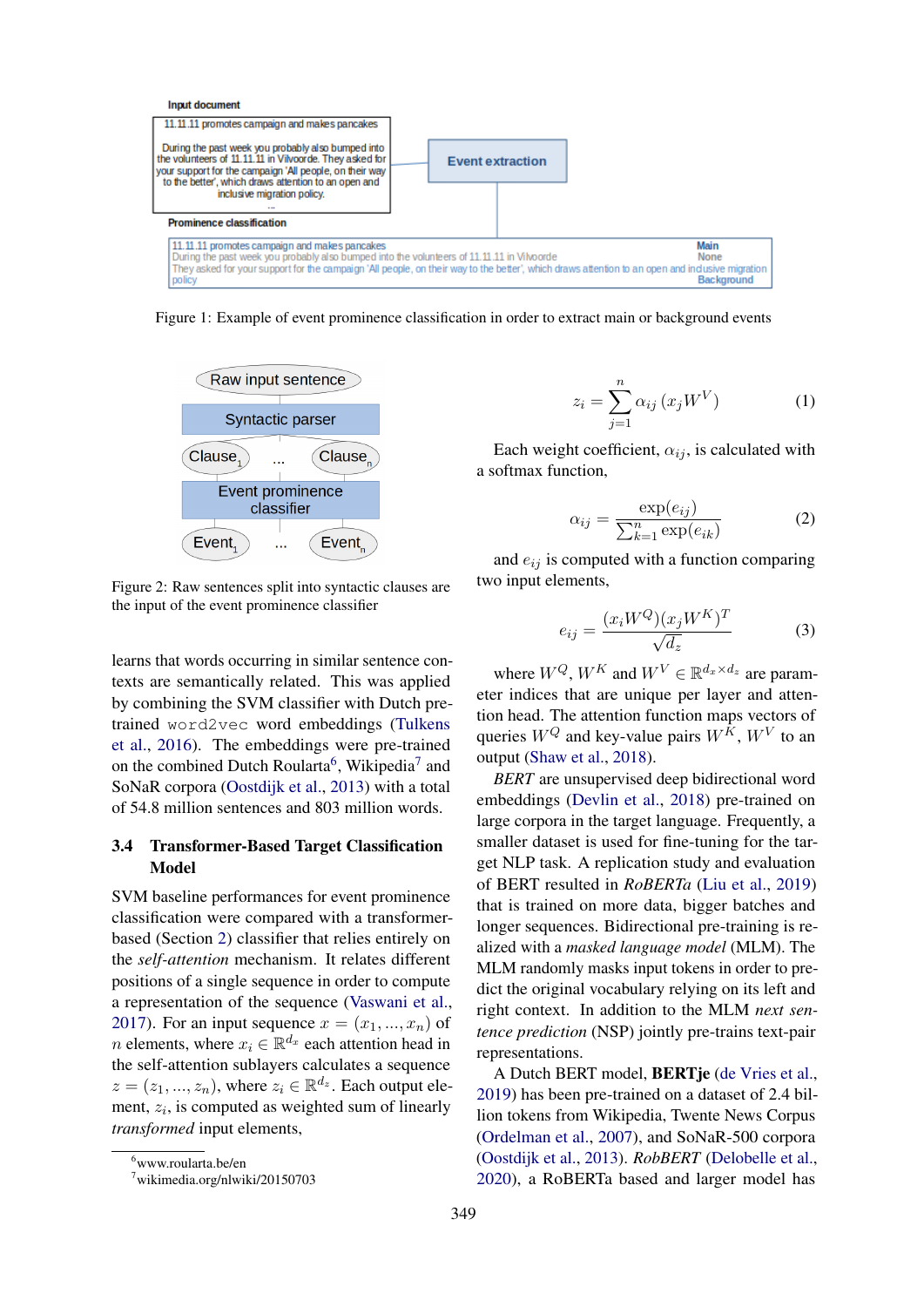<span id="page-4-1"></span>

|                        |      | $\mathbf{E}$ vents # $\mathbf{E}$ ntities | #     | <b>Item</b>             | #     |
|------------------------|------|-------------------------------------------|-------|-------------------------|-------|
| $\text{Main}$ 4248 PER |      |                                           |       | 6943   Vocabulary 13276 |       |
| Backgr. 3154 LOC       |      |                                           |       | $5537$ Tokens           | 90062 |
| None $1824$ ORG        |      |                                           |       | 4441 Sentences 6924     |       |
|                        |      | <b>MISC</b>                               | 490   | Documents 1771          |       |
| Total                  | 9226 |                                           | 17411 |                         |       |

Table 2: EventDNA corpus statistics

been pre-trained on 6.6 billion Dutch tokens from the OSCAR corpus (Suárez et al., [2019\)](#page-10-20). Other than BERTje, RobBERT does not integrate NSP. Both models have an architecture of 12 transformer blocks (bidirectional layers) and 12 self-attention heads and a hidden size of 768.

## <span id="page-4-0"></span>4 Data

Our baseline and target event prominence classification models were trained on the EventDNA corpus. It comprises 1,771 Dutch news articles (Table [2,](#page-4-1) *Documents*), of which only the title and lead paragraph were kept, and is annotated with entities, news events and *IPTC* (International Press Telecommunications Council) Media Topic codes<sup>[8](#page-4-2)</sup> [\(Colruyt et al.,](#page-8-7) [under review\)](#page-8-7). The annotation protocol was based on the *ERE* (Entities, Relations, Events) annotation standards [\(Song et al.,](#page-10-5) [2015;](#page-10-5) [Aguilar et al.,](#page-8-3) [2014\)](#page-8-3).

Entity spans can be assigned one out of four possible labels: person (PER), location (LOC), organization (ORG), and (MISC) for other entity values (Table [2,](#page-4-1) *Entities*). A sentence can comprise more than one event (with an average of 1.3 events per sentence). All relevant semantic information (with priority over syntactic information) is included in the event span that can contain entire, main or subclauses, or nominal expressions. Hence the event's arguments can be included. An Event span is annotated with a *prominence* feature label: Main events bring new information and actually caused the reporter to write the article; Background events give context or background to the Main event; raw sentences without events are labeled as None events (Table [2,](#page-4-1) *Events*). Our motivation to apply prominence classification other than event *type* labeling is mainly driven by a prior analysis of the EventDNA corpus which revealed a high frequency (32%) of event types in a small data set (Table [2,](#page-4-1) *Sentences*) that cannot be classified into one of the event types specified in the EventDNA

annotation protocol. Figure [1](#page-3-0) presents an example $9$ of an event span labeled as Background event, preceded by a Main and None event. For more information about the EventDNA annotations we refer the reader to Colruyt et al. [\(2019\)](#page-8-8).

For our experiments, both data sets with *annotated events* and *5 token windows* with verbal head, extracted from the corpus, were randomized and split into 80% train, 10% development (DEV) and 10% held-out test data as shown in Table [3.](#page-5-3) The number of 5 token window instances in the training and test set is lower than the number of annotated events, as only events with a verbal head were extracted. Subsequently, performance comparisons between the models trained on those two data sets in Section [5.1](#page-5-1) are not entirely fair. For that reason we provided a test set with only overlapping instances between the 5 token window instances and the annotated event instances for a fair comparison (Table [3,](#page-5-3) *Annotated events2*).

In order to verify the feasibility of our approach to classify events based on the test sentences, split into *syntactic clauses*, with the Alpino syntactic parser (Section [5.2\)](#page-5-2), we counted the syntactic constituents in the training data annotated with events. Table [4](#page-5-4) shows that the majority of the *annotated* events in the training set consist of a *single verbal* main-, subclause or infinitival construction. By splitting our test intput sentences into syntactic clauses the syntactic structure of our pre-processed test sentences is more similar to the *single verbal* main-, subclause or infinitival construction (50.97%) *and* main clauses combined with other verbal constituents (13.57%) in the training set.

As the test sentences were split into syntactic clauses, the number of test instances (*Syntactic clauses*) in Table [3](#page-5-3) exceeds the number of the original *Raw* test sentences. Hence, performance comparisons on the *Raw sentences* and *Syntactic clauses* for the syntax based event extraction experiments in Section [5.2](#page-5-2) are not entirely fair. However, the test sets in Table [3,](#page-5-3) used for our experiments in section [5,](#page-5-0) are based on the *same* 10% held-out test data from the EventDNA corpus. We mapped the *raw sentence* and *syntactic clause* test set versions with the *Annotated events* in order to assign the event labels, and manually verified these. For raw sentences comprising several events, we randomly assigned one event prominence class. We also pro-

<span id="page-4-3"></span><sup>9</sup>Dutch translation: *"Zij vroegen uw steun voor de campagne 'Allemaal mensen, onderweg naar beter', die aandacht vraagt voor een open en solidair migratiebeleid."*

<span id="page-4-2"></span><sup>8</sup> https://iptc.org/standards/media-topics/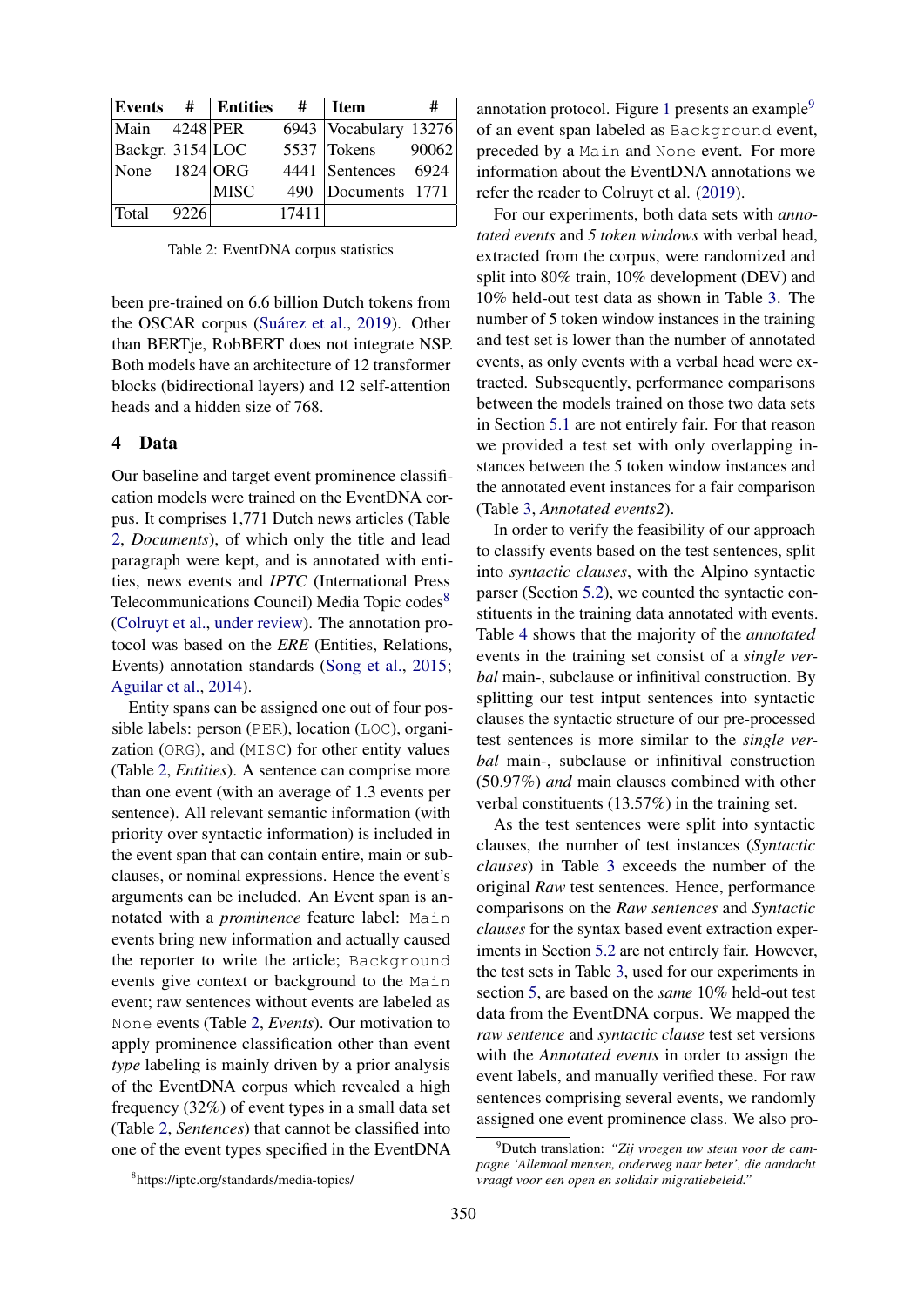<span id="page-5-3"></span>

| Data               | <b>Instances</b> | <b>Instances</b> |
|--------------------|------------------|------------------|
| set                | training set     | test set         |
| Annotated events   | 7362             | 934              |
| Annotated events2  | 7362             | 780              |
| 5 token windows    | 6248             | 780              |
| Raw sentences      |                  | 904              |
| Syntactic clauses  |                  | 1030             |
| Syntactic clauses2 |                  | 904              |

Table 3: Training and test sets - annotated events, 5 token windows, raw sentences and syntactic clauses

<span id="page-5-4"></span>

| Single syntactic              | <b>Annotated events</b> |  |  |
|-------------------------------|-------------------------|--|--|
| constituent                   | Train set $(\% )$       |  |  |
| Non-verbal:                   |                         |  |  |
| Noun Phrase                   | 35.44                   |  |  |
| Verbal:                       |                         |  |  |
| Infinitival construction      | 1.84                    |  |  |
| Main clause                   | 44.93                   |  |  |
| Subclause                     | 4.20                    |  |  |
| Main clause + verbal constit. | 13.57                   |  |  |

Table 4: Syntactic constituents in EventDNA training data

vided *Syntactic clauses2* for testing with the same number of instances as Raw *sentences*. In order to align both files we only kept one randomly selected syntactic clause per sentence in the former file.

## <span id="page-5-0"></span>5 Experiments and Results

We trained and tested our *SVM baseline* event classifier and *target BERT* event classifier on 5 token windows and annotated events (Section [4\)](#page-4-0). Then we fed the syntactic clauses from the syntactic parser into the baseline SVM and target BERT classifiers. Finally, we positioned our approach w.r.t. a pipeline of a CRF approach to event-trigger word detection and target prominence classifier (Section [5.2\)](#page-5-2).

# <span id="page-5-1"></span>5.1 Event Extraction Based on 5 Token Windows and Gold-Standard Events

For training the SVM baseline event classification models (Section [3.3\)](#page-2-3), parameters were optimized using the DEV set. The best results were obtained with an RBF kernel with cost  $C = 20$ , using the default *scale* value of the parameter *gamma*, applying *one-vs-rest* classification. SVM performances are compared for BOW, TF-IDF, and pre-trained word2vec Dutch word embeddings. For finetuning the target BERTje and RobBERT promi-

nence classifiers (Section [3.4\)](#page-3-4), *AdamW* optimizer was used [\(Loshchilov and Hutter,](#page-9-23) [2017\)](#page-9-23) with a learning rate of 1e-5 and a batch size of 10 instances. The maximum sequence length is similar to 69 tokens, which is the maximum sequence token length of the annotated events in the training data. As we are interested in *single sentence classification* we added the special [CLS] (classification) token. Minimal loss was obtained after 3 epochs of training for BERTje and 4 epochs for RobBERT with a cross entropy loss function. Performances were evaluated using Recall (*Rec.*), Precision (*Prec.*) and F-score.

Surprisingly, the SVM baseline classifier with word2vec embeddings did not outperform the SVM TF-IDF and BOW models (Table [5\)](#page-6-0). However, the study of Tulkens et al. [\(2016\)](#page-10-17) also reported varying performances for the Dutch word2vec embeddings compared to BOW and TF-IDF. In general, better performances are exhibited for the models trained on the annotated events than for the 5 token windows. For both data sets the transformer models outperform the SVM classifiers with slightly superior performances for RobBERT on the 5 token windows and BERTje on the annotated events. For the latter model, Table [6](#page-6-1) exhibits worst performances on the Background prominence class, compared to Main and None classes.

#### <span id="page-5-2"></span>5.2 Syntax Based Event Extraction

As we defined our *target* multi-word event spans as syntactic clauses (Section [3.1\)](#page-1-4), the *raw* sentences in the test set were *pre-processed* with the syntactic parser outlined in Section [3.2,](#page-2-4) before feeding the resulting clauses to the baseline SVM and target BERTje classifiers as used in Section [5.1.](#page-5-1) Table [7](#page-7-0) shows best performances for the BERTje classifier on *syntactic clauses*, that are very similar to *syntactic clauses 2*, the syntactic clauses that were aligned (Section [4\)](#page-4-0) with the *Raw sentences* for a fair comparison.

We also compared our event extraction approach using the BERTje model that classifies multi-word event spans, conceived as syntactic clauses, with a pipeline consisting of a CRF for *event-trigger word detection* (Section [3.2\)](#page-2-4) and our BERT-based classifier. The CRF model was trained for ten iterations on the annotated Main and Background events in the training set (Section [4\)](#page-4-0) and tested on the raw sentences in the held-out test set (Table [3\)](#page-5-3). Only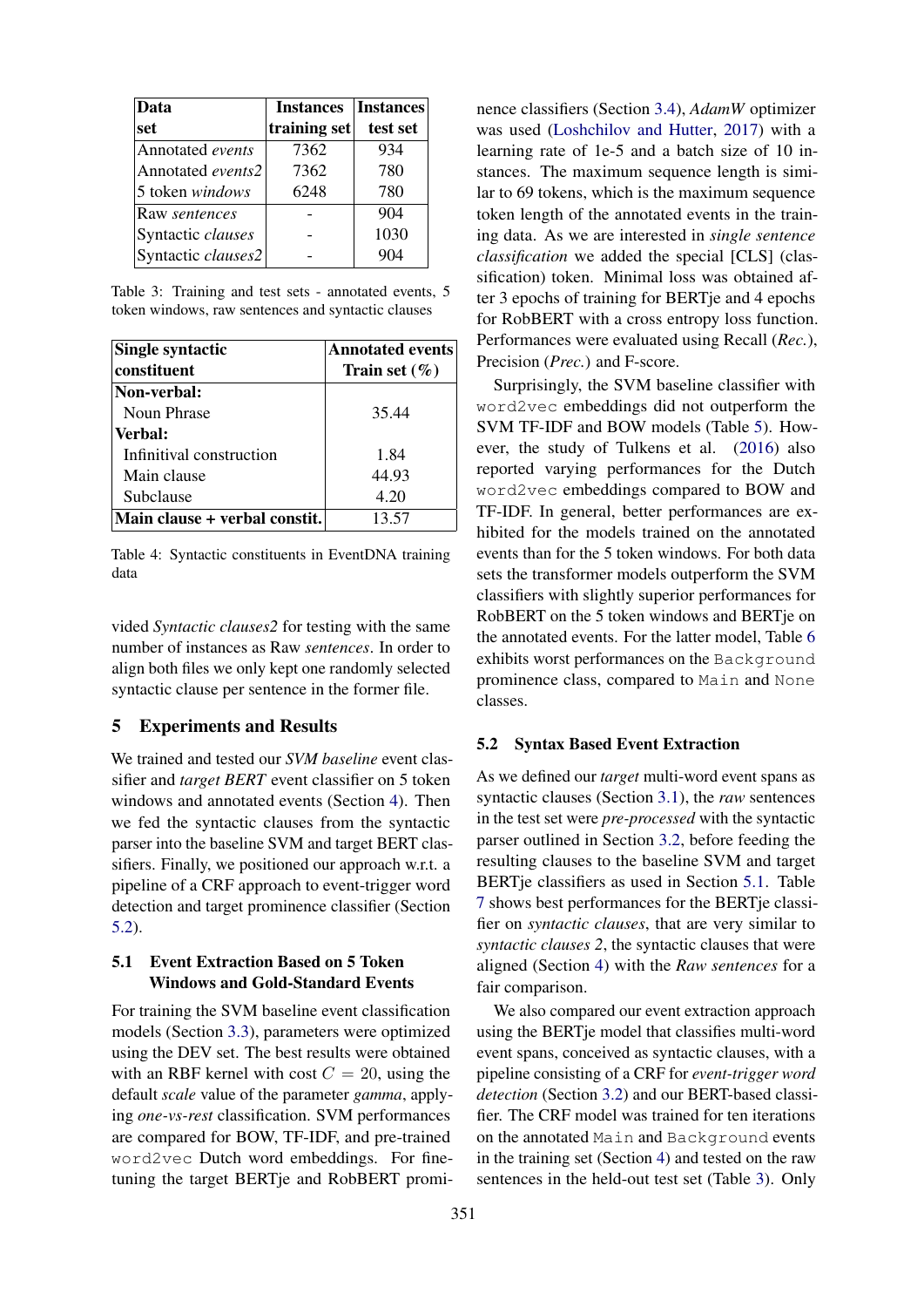<span id="page-6-0"></span>

| <b>Model</b>   | 5 token windows |       |                | <b>Annotated events</b> |       |                | <b>Annotated events 2</b> |       |                |
|----------------|-----------------|-------|----------------|-------------------------|-------|----------------|---------------------------|-------|----------------|
|                | Prec.           | Rec.  | <b>F-score</b> | Prec.                   | Rec.  | <b>F-score</b> | Prec.                     | Rec.  | <b>F-score</b> |
| SVM (BOW)      | 56.56           | 58.38 | 56.62          | 64.49                   | 64.01 | 64.08          | 63.81                     | 62.20 | 62.91          |
| SVM (TF-IDF)   | 56.61           | 58.00 | 56.63          | 65.15                   | 66.10 | 65.76          | 65.68                     | 62.35 | 63.49          |
| SVM (Word2vec) | 52.96           | 53.64 | 53.24          | 60.13                   | 59.23 | 59.92          | 60.42                     | 57.87 | 58.93          |
| <b>BERTje</b>  | 57.18           | 58.07 | 57.29          | 70.77                   | 70.74 | 70.75          | 69.55                     | 69.35 | 69.37          |
| RobBERT        | 57.89           | 58.46 | 58.13          | 70.09                   | 70.14 | 70.08          | 69.14                     | 69.38 | 69.22          |

Table 5: SVM, BERTje and RobBERT event classification performances (%), trained and tested on 5 token windows and annotated events

<span id="page-6-1"></span>

| <b>Test set</b> | <b>Annotated events</b> |       |                |  |  |  |
|-----------------|-------------------------|-------|----------------|--|--|--|
| events $(\% )$  | Prec.                   | Rec.  | <b>F-score</b> |  |  |  |
| Backg. (34.90)  | 68.01                   | 69.11 | 68.32          |  |  |  |
| Main (45.08)    | 71.24                   | 70.45 | 70.56          |  |  |  |
| None (20.02)    | 75.43                   | 75.28 | 75.33          |  |  |  |

Table 6: BERTje classification performances (%) on annotated events per prominence class

the resulting detected (67% F1-score) Main and Background events, without the None events, were fed into the transformer classifier. Table [8](#page-7-1) exhibits significantly poorer prominence classification results on the *CRF detected events* compared to classification on the syntactic clauses (also without the None events).

## 6 Results Analysis and Discussion

Analysis of BERTje attention heatmaps indicated the feasibility of our event extraction approach combining a syntactic parser and a BERT classifier. The sentence *"Then an adviser to the president was convicted because he lied"*[10](#page-6-2) (Figure [3](#page-7-2) - left) consists of a main clause *"Then an adviser to the president was convicted"*[11](#page-6-3) (middle) with a main event, and a subclause *"because he lied"*[12](#page-6-4), the Background event (right). Figure [3](#page-7-2) (left) shows that most attention in the raw sentence is erroneously attributed to the past participle in the subclause, "gelogen" (lied). After splitting the sentence in its main and subclause, most attention is now correctly attributed to the verbs in the Main (middle) and Background (right) event. Although the BERTje classifier performances on the syntactic clauses are better, compared to the CRF detected events (Table [8\)](#page-7-1), classification per-

formances are still poorer compared to classification on the test set with annotated events (Table [5\)](#page-6-0). As the training data has been annotated taking into account semantic information, with priority over syntactic information, the boundaries of the syntactic clauses generated by the Alpino parser, are frequently different from the boundaries of the annotated events which results in poorer performances. On top of that 35.44% of the EventDNA training data consists of non-verbal constituents (Table [4\)](#page-5-4). These are mainly news article titles, but also noun phrases as part of a main clause that have been annotated as separate events. However, our rule-set on top of the syntactic parser, splits raw test sentences into separate *main and subclauses* (Section [3.2\)](#page-2-4), but does not isolate nominal constituents. This also partially explains poorer performances on the syntactic clauses compared to the annotated test events. A possible solution for this bottleneck is combining the rule-set on top of the syntactic parser, with the BERTje self-attention mechanism. Tokens in the syntactic clause to which the highest attention values are attributed can be extracted, e.g. nominal constituents as part of a clause.

The transformer models outperform the SVM (Section [5\)](#page-5-0) and benefit from the structure of language that is taught during pre-training. Certain self-attention heads exhibit linguistic notions of syntax and coreference. In line with the studies of Vig [\(2019\)](#page-10-21), Vig et al. [\(2019\)](#page-10-22) and Clark et al. [\(2019\)](#page-8-9), coreference relations are situated in the middle and deeper layers of the self-attention blocks as depicted in Figure [4.](#page-7-3) For the sentence *"She survived the bullet to her head"*[13](#page-6-5), coreference between the Dutch personal pronoun *ze* (she), on the right, and the possessive pronoun, on the left, *haar* (her) is depicted as connecting lines. Darker colors represent higher attention weights. In general

<span id="page-6-2"></span><sup>10</sup>Original Dutch sentence:*"Toen werd een adviseur van de president veroordeeld omdat hij gelogen had"*

<span id="page-6-3"></span><sup>11</sup>Original Dutch sentence:*"Toen werd een adviseur van de president veroordeeld"*

<span id="page-6-4"></span><sup>12</sup>Original Dutch sentence:*"omdat hij gelogen had"*

<span id="page-6-5"></span><sup>13</sup>Original Dutch sentence: *"Ze overleefde de kogel door haar hoofd"*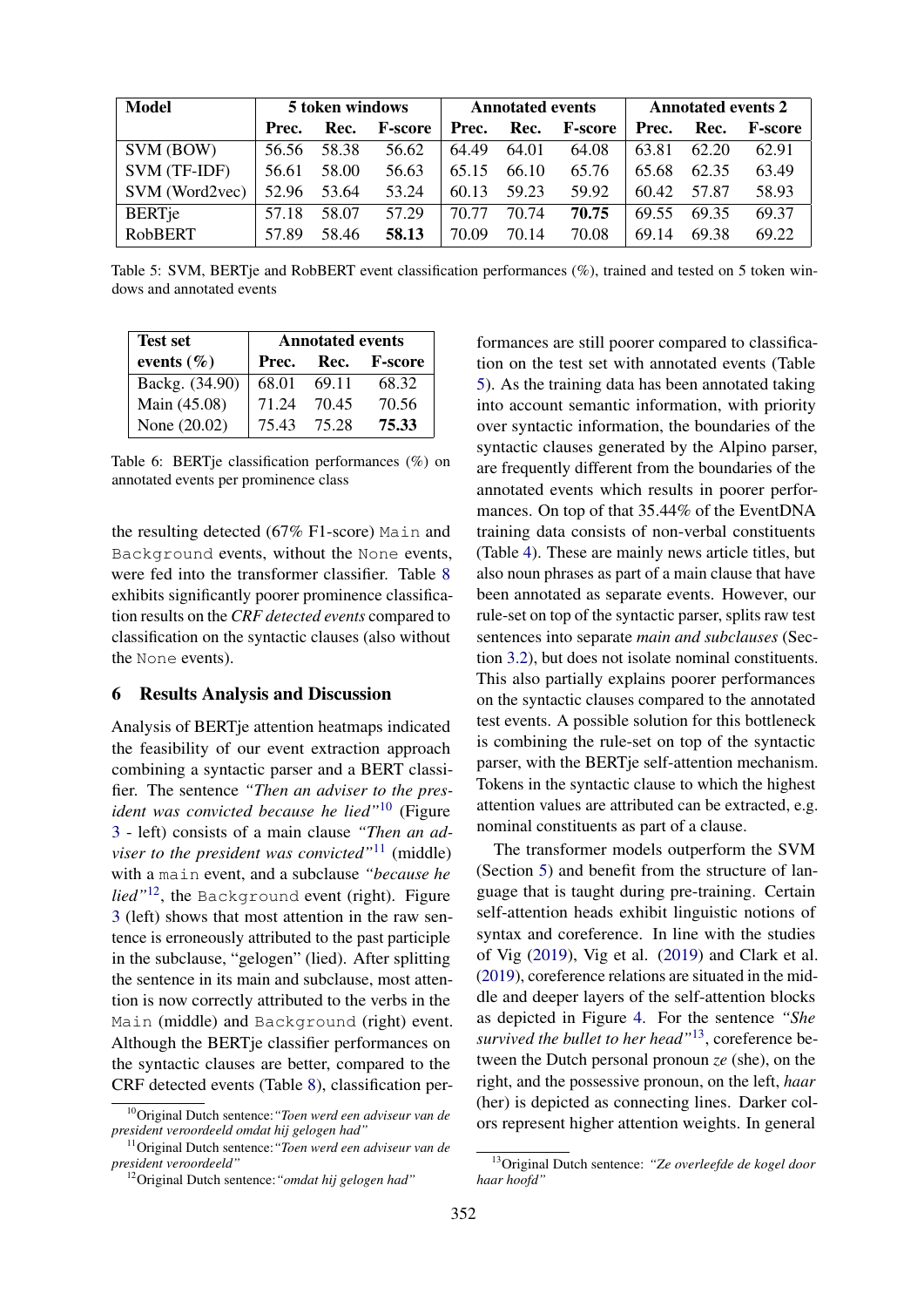<span id="page-7-0"></span>

| <b>Model</b>   | <b>Syntactic clauses</b> |       |                | <b>Syntactic clauses 2</b> |       |                | <b>Raw sentences</b> |       |                |
|----------------|--------------------------|-------|----------------|----------------------------|-------|----------------|----------------------|-------|----------------|
|                | Prec.                    | Rec.  | <b>F-score</b> | Prec.                      | Rec.  | <b>F-score</b> | Prec.                | Rec.  | <b>F-score</b> |
| SVM (BOW)      | 52.62                    | 53.21 | 52.26          | 50.42                      | 52.85 | 51.49          | 48.30                | 52.45 | 50.10          |
| SVM (TF-IDF)   | 52.12                    | 54.81 | 53.64          | 53.06                      | 55.52 | 54.00          | 52.66                | 55.08 | 53.66          |
| SVM (Word2vec) | 49.80                    | 51.82 | 50.38          | 50.07                      | 51.88 | 50.08          | 46.95                | 49.82 | 47.26          |
| <b>BERTje</b>  | 62.65                    | 62.95 | 62.95          | 59.01                      | 62.16 | 60.73          | 53.24                | 57.19 | 54.22          |
| RobBERT        | 58.42                    | 60.17 | 59.10          | 57.43                      | 60.09 | 58.30          | 51.04                | 53.87 | 52.61          |

Table 7: SVM, BERTje and RobBERT event classification performances (%), trained on annotated events, and tested on syntactic clauses and raw sentences

<span id="page-7-2"></span>

Figure 3: Heatmap with the highest attentions (lightest color) for the event verbs in the raw sentence (left), for the main clause (middle) and for the subclause (right)

<span id="page-7-1"></span>

| <b>BERTje</b>                           |  | <b>Prec. Rec. F-score</b> |
|-----------------------------------------|--|---------------------------|
| Syntactic clauses                       |  | $ 66.48\;60.71\;62.43$    |
| CRF detected events $64.97$ 45.77 51.17 |  |                           |

Table 8: BERTje classification (%) on CRF detected Main/Background events and syntactic clauses

<span id="page-7-3"></span>

Figure 4: BERTje - 12 x 12 self-attention blocks (right), coreference (left), layer 9 attention block 3

BERTje outperforms the baseline SVM classifier, however, the difference in performance is more outspoken on the annotated events (Table [5\)](#page-6-0). This indicates that a transformer model benefits from processing coreference and long distance relationships in the *longer* annotated events.

In spite of the advantages of using the trans-

former model, minimal loss was already obtained after only 3 epochs of training for BERTje (Section [5.1\)](#page-5-1). The BERTje model pre-trained on a large corpus, allows a small dataset being used for finetuning on the event prominence classification task. However, applying data augmentation on the small NewsDNA dataset might increase training time during fine-tuning. Although the pre-trained BERTje model is large (2.4 billion tokens), it contains other data than news corpora, whereas our training set consists entirely of news. This raises the question whether it is not better to use a domain-specific pretrained model consisting entirely of news corpora.

A bottleneck of classifying prominence labels *only* based on the sentence level, is the lack of context information. This has an impact mainly on the Background prominence class (Table [6\)](#page-6-1). Semantic and syntactic information cues within a sentence can in some cases be sufficient to correctly predict a *Background* class. E.g. the conjunction "when" in *"when she tried to convince the shooter"* introduces a subclause with a noun "shooter", which refers to a shooting or killing Main event *outside* the subclause that contains a Background event "convince". However, frequently more context information is necessary in order to correctly pre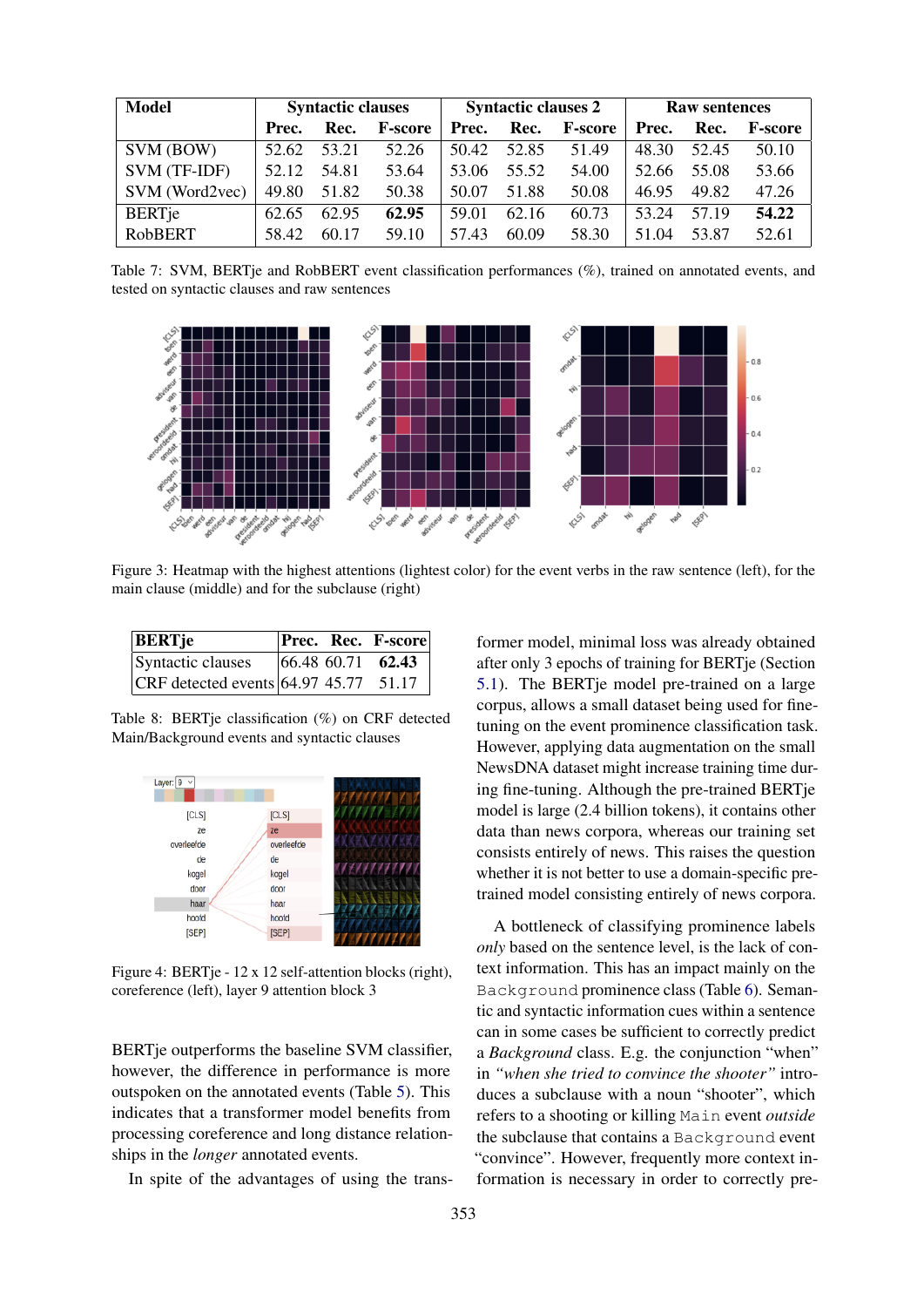dict the Background prominence label. As a next research step, for fine-tuning the transformer model, extra separator tokens [SEP] with previous and/or next annotated events can be inserted to the current training instances. This can provide the model more context to improve Background prominence class predictions. Furthermore, instead of using event prominence classes, more generalized event types can be generated, by mapping the original more specific event types in the NewsDNA data to broader event classes. This would decrease the need for more context information. However, the latter approach might not offer the complete solution to handle the variety of events expressed in real-world situations.

# 7 Conclusion and Future Work

This study shows that an event extraction approach of an *expert-based* syntactic parser in combination with a *transformer-based* classifier (BERTje) is feasible. The resulting model outperforms (62.95% F-score) a pipeline of a CRF approach to eventtrigger word detection and a BERT-based event classifier. We also demonstrated that a syntactic clause can be used as event span. Prominence classification is our answer to take into account a *realworld* situation where event types in held-out test data are frequently not covered because of training data scarcity. The BERTje model benefits from self-attention heads with linguistic notions such as syntax and coreference and outperformed (70.75% F-score) an SVM baseline classification model. A bottleneck of classifying prominence labels only based on the sentence level, is the lack of context. This has an impact mainly on the Background prominence class. Therefore further work includes exploring ways to provide more context information in the transformer model. It can be fine-tuned on training data where previous and following annotated events to the current single event instances are inserted. As a next step the BERTje self-attention mechanism will be leveraged to select the tokens in the syntactic clause with the highest attention values. This will allow e.g. the generation of nominal constituents on top of the clauses generated by the syntactic parser. Although the transformer model exhibits promising performances fine-tuned on a small dataset, data augmentation of the training set might optimize the fine-tuning and boost performances. Finally the classifier output will be fed into a news recommender system.

## Acknowledgements

We thank the reviewers for their valuable comments. This work was supported by Ghent University under grant BOFGOA2018000601.

#### **References**

- <span id="page-8-0"></span>Md Nuruddin Monsur Adnan, Mohammed Rashid Chowdury, Iftifar Taz, Tauqir Ahmed, and Rashedur M Rahman. 2014. Content based news recommendation system based on fuzzy logic. In *2014 International Conference on Informatics, Electronics & Vision (ICIEV)*, pages 1–6. IEEE.
- <span id="page-8-3"></span>Jacqueline Aguilar, Charley Beller, Paul McNamee, Benjamin Van Durme, Stephanie Strassel, Zhiyi Song, and Joe Ellis. 2014. A comparison of the events and relations across ace, ere, tac-kbp, and framenet annotation standards. In *Proceedings of the Second Workshop on EVENTS: Definition, Detection, Coreference, and Representation*, pages 45– 53.
- <span id="page-8-4"></span>David Ahn. 2006. The stages of event extraction. In *Proceedings of the Workshop on Annotating and Reasoning about Time and Events*, pages 1–8.
- <span id="page-8-1"></span>Ernest Arendarenko and Tuomo Kakkonen. 2012. Ontology-based information and event extraction for business intelligence. In *International Conference on Artificial Intelligence: Methodology, Systems, and Applications*, pages 89–102. Springer.
- <span id="page-8-6"></span>Leonoor Van der Beek, Gosse Bouma, Rob Malouf, and Gertjan Van Noord. 2002. The alpino dependency treebank. In *Computational linguistics in the netherlands 2001*, pages 8–22. Brill Rodopi.
- <span id="page-8-5"></span>Piotr Bojanowski, Edouard Grave, Armand Joulin, and Tomas Mikolov. 2017. Enriching word vectors with subword information. *Transactions of the Association for Computational Linguistics*, 5:135–146.
- <span id="page-8-2"></span>Jethro Borsje, Frederik Hogenboom, and Flavius Frasincar. 2010. Semi-automatic financial events discovery based on lexico-semantic patterns. *International Journal of Web Engineering and Technology*, 6(2):115–140.
- <span id="page-8-9"></span>Kevin Clark, Urvashi Khandelwal, Omer Levy, and Christopher D Manning. 2019. What does bert look at? an analysis of bert's attention. *arXiv preprint arXiv:1906.04341*.
- <span id="page-8-7"></span>Camiel Colruyt, Orhpée De Clercq, and Veronique Hoste. under review. Eventdna: a dataset for dutch news event extraction as a basis for news diversification. Under review.
- <span id="page-8-8"></span>Camiel Colruyt, Orphée De Clercq, and Véronique Hoste. 2019. Eventdna: guidelines for entities and events in dutch news texts (v1. 0). *LT3 Technical Report-LT3 19-01*.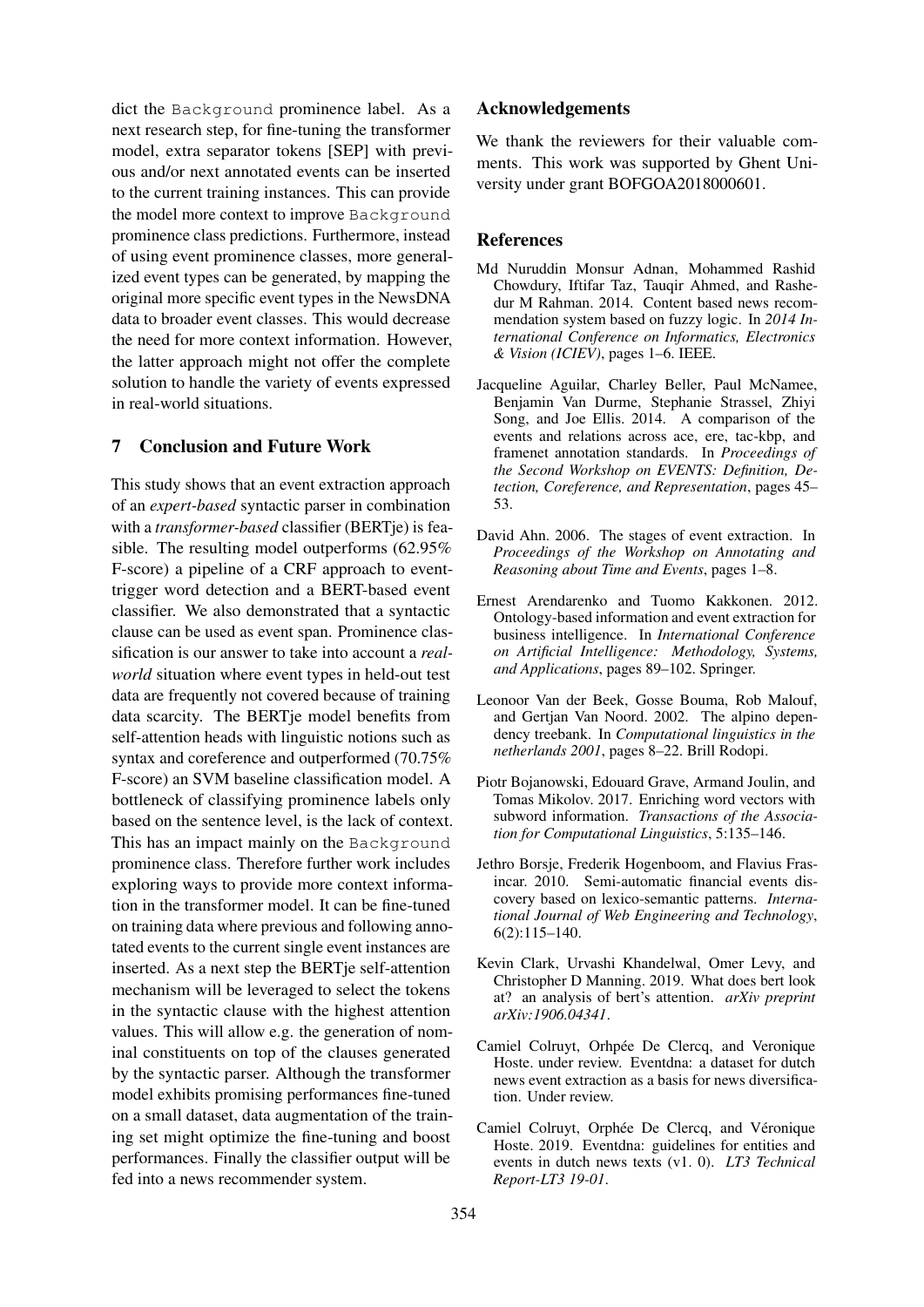- <span id="page-9-7"></span>Hamish Cunningham. 2002a. Gate: A framework and graphical development environment for robust nlp tools and applications. In *Proc. 40th annual meeting of the association for computational linguistics (ACL 2002)*, pages 168–175.
- <span id="page-9-8"></span>Hamish Cunningham. 2002b. Gate, a general architecture for text engineering. *Computers and the Humanities*, 36(2):223–254.
- <span id="page-9-0"></span>Abhinandan S Das, Mayur Datar, Ashutosh Garg, and Shyam Rajaram. 2007. Google news personalization: scalable online collaborative filtering. In *Proceedings of the 16th international conference on World Wide Web*, pages 271–280.
- <span id="page-9-22"></span>Pieter Delobelle, Thomas Winters, and Bettina Berendt. 2020. Robbert: a dutch roberta-based language model. *arXiv preprint arXiv:2001.06286*.
- <span id="page-9-17"></span>Jacob Devlin, Ming-Wei Chang, Kenton Lee, and Kristina Toutanova. 2018. Bert: Pre-training of deep bidirectional transformers for language understanding. *arXiv preprint arXiv:1810.04805*.
- <span id="page-9-19"></span>George R Doddington, Alexis Mitchell, Mark A Przybocki, Lance A Ramshaw, Stephanie M Strassel, and Ralph M Weischedel. 2004. The automatic content extraction (ace) program-tasks, data, and evaluation. In *Lrec*, volume 2, pages 837–840. Lisbon.
- <span id="page-9-1"></span>Chong Feng, Muzammil Khan, Arif Ur Rahman, and Arshad Ahmad. 2020. News recommendation systems-accomplishments, challenges & future directions. *IEEE Access*, 8:16702–16725.
- <span id="page-9-4"></span>Flavius Frasincar, Jethro Borsje, and Leonard Levering. 2009. A semantic web-based approach for building personalized news services. *International Journal of E-Business Research (IJEBR)*, 5(3):35–53.
- <span id="page-9-6"></span>M Hearst. 1998. Wordnet: An electronic lexical database and some of its applications. *Automated Discovery of WordNet Relations*.
- <span id="page-9-5"></span>Marti A Hearst. 1992. Automatic acquisition of hyponyms from large text corpora. In *Coling 1992 volume 2: The 15th international conference on computational linguistics*.
- <span id="page-9-9"></span>Alexander Hogenboom, Frederik Hogenboom, Flavius Frasincar, Kim Schouten, and Otto Van Der Meer. 2013. Semantics-based information extraction for detecting economic events. *Multimedia Tools and Applications*, 64(1):27–52.
- <span id="page-9-11"></span>Yu Hong, Jianfeng Zhang, Bin Ma, Jianmin Yao, Guodong Zhou, and Qiaoming Zhu. 2011. Using cross-entity inference to improve event extraction. In *Proceedings of the 49th annual meeting of the association for computational linguistics: human language technologies*, pages 1127–1136.
- <span id="page-9-15"></span>Gilles Jacobs, Els Lefever, and Véronique Hoste. 2018. Economic event detection in company-specific news

text. In *Proceedings of the First Workshop on Economics and Natural Language Processing*, pages 1– 10.

- <span id="page-9-10"></span>Heng Ji and Ralph Grishman. 2008. Refining event extraction through cross-document inference. In *Proceedings of ACL-08: Hlt*, pages 254–262.
- <span id="page-9-3"></span>Glen Joris, Camiel Colruyt, Judith Vermeulen, Stefaan Vercoutere, Frederik De Grove, Kristin Van Damme, Orphée De Clercq, Cynthia Van Hee, Lieven De Marez, Veronique Hoste, et al. 2019. News diversity and recommendation systems: Setting the interdisciplinary scene. In *IFIP International Summer School on Privacy and Identity Management*, pages 90–105. Springer.
- <span id="page-9-20"></span>John Lafferty, Andrew McCallum, and Fernando CN Pereira. 2001. Conditional random fields: Probabilistic models for segmenting and labeling sequence data.
- <span id="page-9-13"></span>Qi Li, Heng Ji, and Liang Huang. 2013. Joint event extraction via structured prediction with global features. In *Proceedings of the 51st Annual Meeting of the Association for Computational Linguistics (Volume 1: Long Papers)*, pages 73–82.
- <span id="page-9-12"></span>Shasha Liao and Ralph Grishman. 2011. Acquiring topic features to improve event extraction: in preselected and balanced collections. In *Proceedings of the International Conference Recent Advances in Natural Language Processing 2011*, pages 9–16.
- <span id="page-9-2"></span>Jiahui Liu, Peter Dolan, and Elin Rønby Pedersen. 2010. Personalized news recommendation based on click behavior. In *Proceedings of the 15th international conference on Intelligent user interfaces*, pages 31–40.
- <span id="page-9-21"></span>Yinhan Liu, Myle Ott, Naman Goyal, Jingfei Du, Mandar Joshi, Danqi Chen, Omer Levy, Mike Lewis, Luke Zettlemoyer, and Veselin Stoyanov. 2019. Roberta: A robustly optimized bert pretraining approach. *arXiv preprint arXiv:1907.11692*.
- <span id="page-9-23"></span>Ilya Loshchilov and Frank Hutter. 2017. Decoupled weight decay regularization. *arXiv preprint arXiv:1711.05101*.
- <span id="page-9-14"></span>Yi Luan, Dave Wadden, Luheng He, Amy Shah, Mari Ostendorf, and Hannaneh Hajishirzi. 2019. A general framework for information extraction using dynamic span graphs. *arXiv preprint arXiv:1904.03296*.
- <span id="page-9-18"></span>Jihang Mao and Wanli Liu. 2019. Factuality classification using the pre-trained language representation model bert. In *IberLEF@ SEPLN*, pages 126–131.
- <span id="page-9-16"></span>Tomas Mikolov, Kai Chen, Greg Corrado, and Jeffrey Dean. 2013. Efficient estimation of word representations in vector space. *arXiv preprint arXiv:1301.3781*.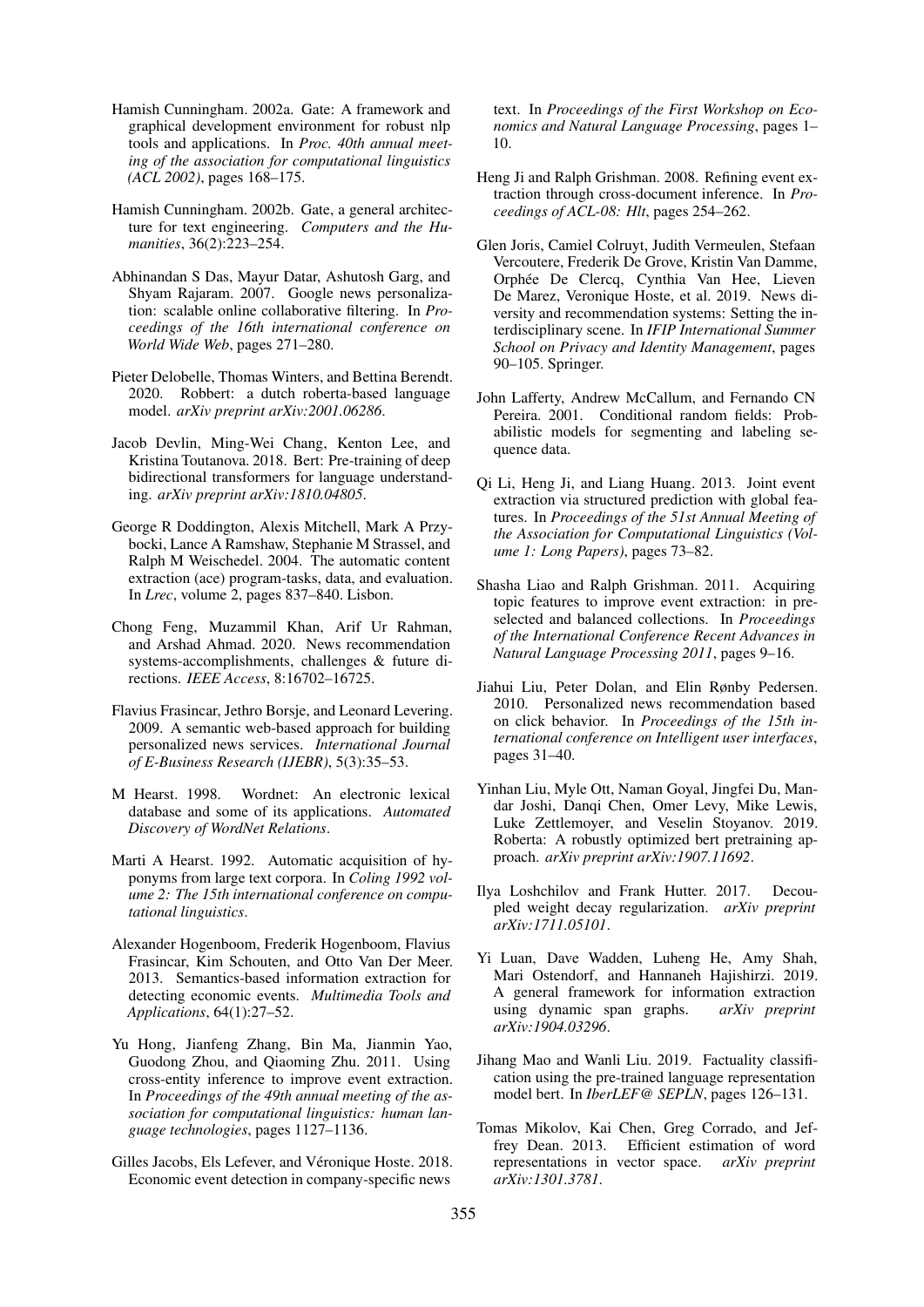- <span id="page-10-6"></span>Teruko Mitamura, Zhengzhong Liu, and Eduard H Hovy. 2015a. Overview of tac kbp 2015 event nugget track. In *TAC*.
- <span id="page-10-13"></span>Teruko Mitamura, Yukari Yamakawa, Susan Holm, Zhiyi Song, Ann Bies, Seth Kulick, and Stephanie Strassel. 2015b. Event nugget annotation: Processes and issues. In *Proceedings of the The 3rd Workshop on EVENTS: Definition, Detection, Coreference, and Representation*, pages 66–76.
- <span id="page-10-1"></span>Gabriel de Souza P Moreira, Dietmar Jannach, and Adilson Marques da Cunha. 2019. On the importance of news content representation in hybrid neural session-based recommender systems. *arXiv preprint arXiv:1907.07629*.
- <span id="page-10-10"></span>Thien Huu Nguyen and Ralph Grishman. 2015. Event detection and domain adaptation with convolutional neural networks. In *Proceedings of the 53rd Annual Meeting of the Association for Computational Linguistics and the 7th International Joint Conference on Natural Language Processing (Volume 2: Short Papers)*, pages 365–371.
- <span id="page-10-8"></span>Tim Nugent, Fabio Petroni, Natraj Raman, Lucas Carstens, and Jochen L Leidner. 2017. A comparison of classification models for natural disaster and critical event detection from news. In *2017 IEEE International Conference on Big Data (Big Data)*, pages 3750–3759. IEEE.
- <span id="page-10-0"></span>Ante Odić, Marko Tkalčič, Jurij F Tasič, and Andrej Košir. 2013. Predicting and detecting the relevant contextual information in a movie-recommender system. *Interacting with Computers*, 25(1):74–90.
- <span id="page-10-18"></span>Nelleke Oostdijk, Martin Reynaert, Véronique Hoste, and Ineke Schuurman. 2013. The construction of a 500-million-word reference corpus of contemporary written dutch. In *Essential speech and language technology for Dutch*, pages 219–247. Springer, Berlin, Heidelberg.
- <span id="page-10-16"></span>Roeland Ordelman, Franciska de Jong, Arjan Van Hessen, and Hendri Hondorp. 2007. Twnc: a multifaceted dutch news corpus. *ELRA Newsletter*, 12(3/4):4–7.
- <span id="page-10-2"></span>Eli Pariser. 2011. *The filter bubble: How the new personalized web is changing what we read and how we think*. Penguin.
- <span id="page-10-7"></span>Siddharth Patwardhan and Ellen Riloff. 2009. A unified model of phrasal and sentential evidence for information extraction. In *Proceedings of the 2009 Conference on Empirical Methods in Natural Language Processing*, pages 151–160.
- <span id="page-10-9"></span>Jeffrey Pennington, Richard Socher, and Christopher D Manning. 2014. Glove: Global vectors for word representation. In *Proceedings of the 2014 conference on empirical methods in natural language processing (EMNLP)*, pages 1532–1543.
- <span id="page-10-12"></span>Jakub Piskorski, Jacek Haneczok, and Guillaume Jacquet. 2020. New benchmark corpus and models for fine-grained event classification: To bert or not to bert? In *Proceedings of the 28th International Conference on Computational Linguistics*, pages 6663– 6678.
- <span id="page-10-3"></span>Kim Schouten, Philip Ruijgrok, Jethro Borsje, Flavius Frasincar, Leonard Levering, and Frederik Hogenboom. 2010. A semantic web-based approach for personalizing news. In *Proceedings of the 2010 ACM Symposium on Applied Computing*, pages 854– 861.
- <span id="page-10-19"></span>Peter Shaw, Jakob Uszkoreit, and Ashish Vaswani. 2018. Self-attention with relative position representations. *arXiv preprint arXiv:1803.02155*.
- <span id="page-10-15"></span>Hans Smessaert and Liesbeth Augustinus. 2010. Nederbooms. *linguistics*, 2012.
- <span id="page-10-5"></span>Zhiyi Song, Ann Bies, Stephanie Strassel, Tom Riese, Justin Mott, Joe Ellis, Jonathan Wright, Seth Kulick, Neville Ryant, and Xiaoyi Ma. 2015. From light to rich ere: annotation of entities, relations, and events. In *Proceedings of the the 3rd Workshop on EVENTS: Definition, Detection, Coreference, and Representation*, pages 89–98.
- <span id="page-10-20"></span>Pedro Javier Ortiz Suárez, Benoît Sagot, and Laurent Romary. 2019. Asynchronous pipeline for processing huge corpora on medium to low resource infrastructures. In *7th Workshop on the Challenges in the Management of Large Corpora (CMLC-7)*. Leibniz-Institut für Deutsche Sprache.
- <span id="page-10-17"></span>Stéphan Tulkens, Chris Emmery, and Walter Daelemans. 2016. Evaluating unsupervised dutch word embeddings as a linguistic resource. *arXiv preprint arXiv:1607.00225*.
- <span id="page-10-4"></span>Marco A Valenzuela-Escárcega, Gus Hahn-Powell, Mihai Surdeanu, and Thomas Hicks. 2015. A domainindependent rule-based framework for event extraction. In *Proceedings of ACL-IJCNLP 2015 System Demonstrations*, pages 127–132.
- <span id="page-10-14"></span>Gertjan Van Noord et al. 2006. At last parsing is now operational. In *TALN06. Verbum Ex Machina. Actes de la 13e conference sur le traitement automatique des langues naturelles*, pages 20–42.
- <span id="page-10-11"></span>Ashish Vaswani, Noam Shazeer, Niki Parmar, Jakob Uszkoreit, Llion Jones, Aidan N Gomez, Lukasz Kaiser, and Illia Polosukhin. 2017. Attention is all you need. *arXiv preprint arXiv:1706.03762*.
- <span id="page-10-21"></span>Jesse Vig. 2019. A multiscale visualization of attention in the transformer model. *arXiv preprint arXiv:1906.05714*.
- <span id="page-10-22"></span>Jesse Vig and Yonatan Belinkov. 2019. Analyzing the structure of attention in a transformer language model. *arXiv preprint arXiv:1906.04284*.